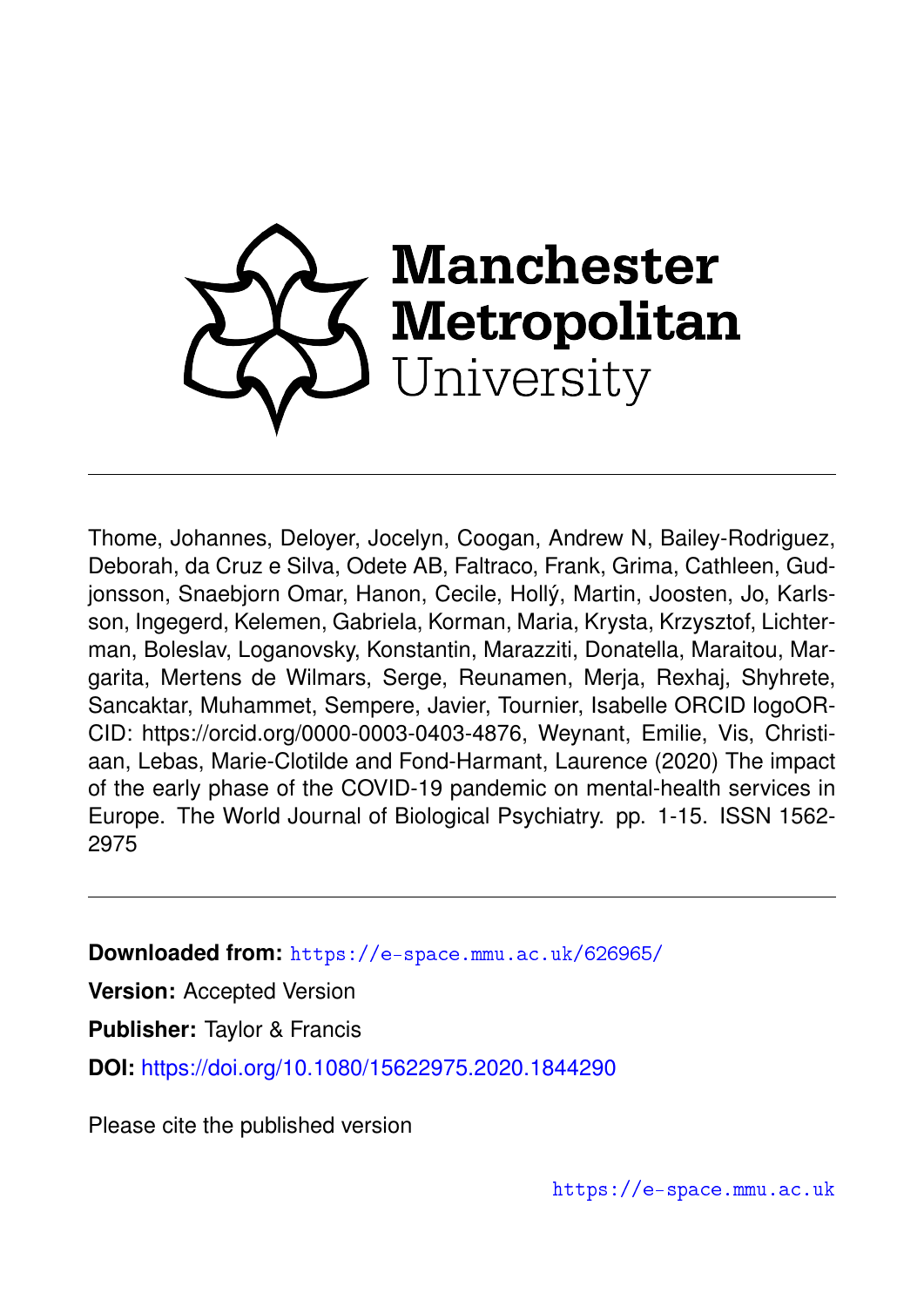



**The World Journal of Biological Psychiatry**

**ISSN: (Print) (Online) Journal homepage:<https://www.tandfonline.com/loi/iwbp20>**

# **The impact of the early phase of the COVID-19 pandemic on mental-health services in Europe**

**Johannes Thome , Jocelyn Deloyer , Andrew N. Coogan , Deborah Bailey-Rodriguez , Odete A. B. da Cruz e Silva , Frank Faltraco , Cathleen Grima , Snaebjorn Omar Gudjonsson , Cecile Hanon , Martin Hollý , Jo Joosten , Ingegerd Karlsson , Gabriela Kelemen , Maria Korman , Krzysztof Krysta , Boleslav Lichterman , Konstantin Loganovsky , Donatella Marazziti , Margarita Maraitou , Serge Mertens de Wilmars , Merja Reunamen , Shyhrete Rexhaj , Muhammet Sancaktar , Javier Sempere , Isabelle Tournier , Emilie Weynant , Christiaan Vis , Marie-Clotilde Lebas & Laurence Fond-Harmant**

**To cite this article:** Johannes Thome , Jocelyn Deloyer , Andrew N. Coogan , Deborah Bailey-Rodriguez , Odete A. B. da Cruz e Silva , Frank Faltraco , Cathleen Grima , Snaebjorn Omar Gudjonsson , Cecile Hanon , Martin Hollý , Jo Joosten , Ingegerd Karlsson , Gabriela Kelemen , Maria Korman , Krzysztof Krysta , Boleslav Lichterman , Konstantin Loganovsky , Donatella Marazziti , Margarita Maraitou , Serge Mertens de Wilmars , Merja Reunamen , Shyhrete Rexhaj , Muhammet Sancaktar , Javier Sempere , Isabelle Tournier , Emilie Weynant , Christiaan Vis , Marie-Clotilde Lebas & Laurence Fond-Harmant (2020): The impact of the early phase of the COVID-19 pandemic on mental-health services in Europe, The World Journal of Biological Psychiatry, DOI: [10.1080/15622975.2020.1844290](https://www.tandfonline.com/action/showCitFormats?doi=10.1080/15622975.2020.1844290)

**To link to this article:** <https://doi.org/10.1080/15622975.2020.1844290>



Accepted author version posted online: 04 Nov 2020.

 $\overline{\mathscr{L}}$  [Submit your article to this journal](https://www.tandfonline.com/action/authorSubmission?journalCode=iwbp20&show=instructions)  $\mathbb{Z}$ 



**Article views: 257** [View related articles](https://www.tandfonline.com/doi/mlt/10.1080/15622975.2020.1844290)  $\sigma$ 



[View Crossmark data](http://crossmark.crossref.org/dialog/?doi=10.1080/15622975.2020.1844290&domain=pdf&date_stamp=2020-11-04)<sup>√</sup>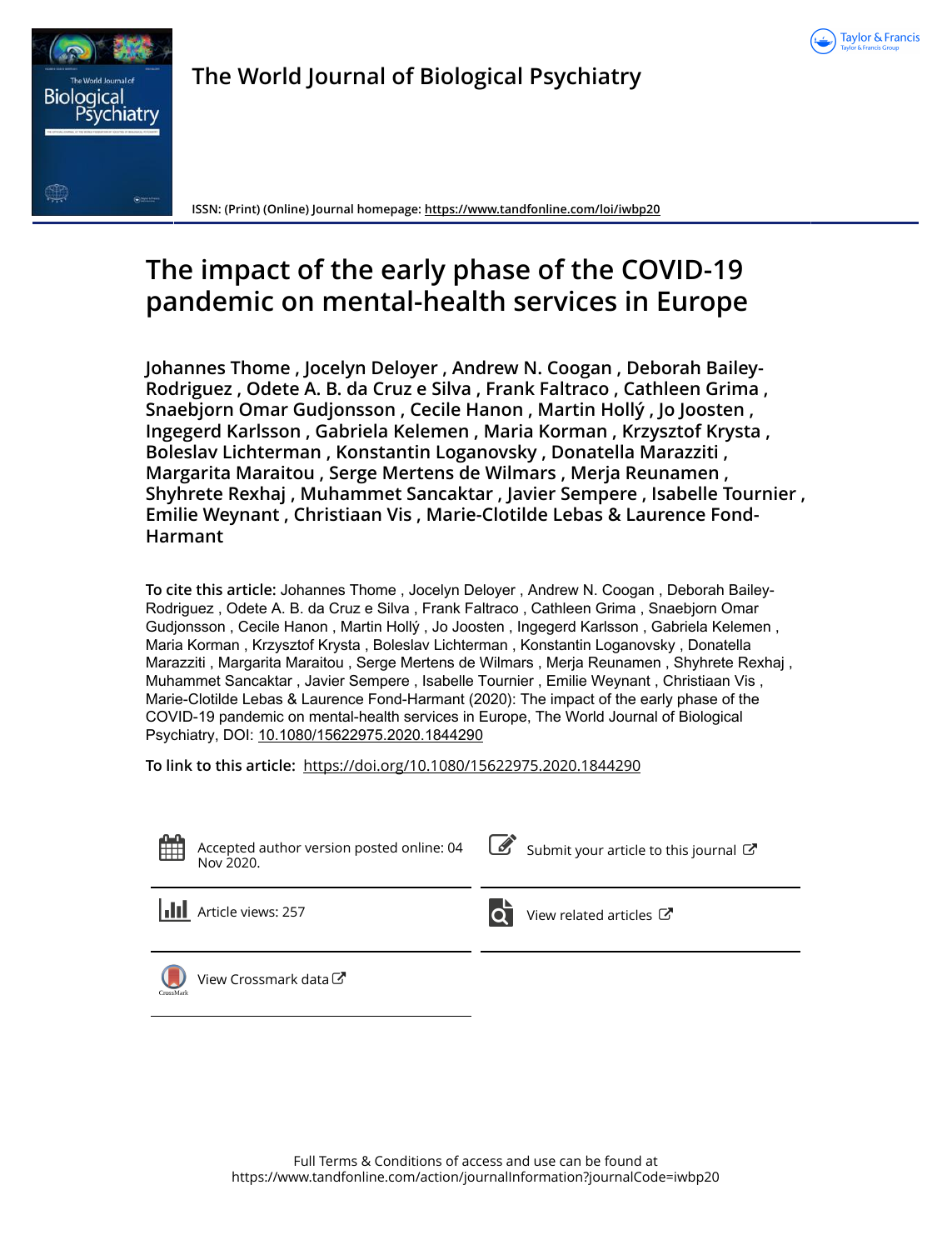## **The impact of the early phase of the COVID-19 pandemic on mental-health services in Europe**

*Johannes Thome<sup>1</sup> , Jocelyn Deloyer<sup>2</sup> , Andrew N. Coogan<sup>3</sup> , Deborah Bailey-Rodriguez<sup>4</sup> , Odete A. B. da Cruz e Silva<sup>5</sup> , Frank Faltraco<sup>1</sup> , Cathleen Grima<sup>6</sup> , Snaebjorn Omar Gudjonsson<sup>7</sup> , Cecile Hanon<sup>8</sup> , Martin Hollý<sup>9</sup> , Jo Joosten<sup>10</sup>, Ingegerd Karlsson<sup>11</sup>, Gabriela Kelemen<sup>12</sup>, Maria Korman<sup>13</sup> ,*   $Krzysztof$   $Krysta<sup>14</sup>$ , Boleslav Lichterman<sup>15</sup>, Konstantin Loganovsky<sup>16</sup>, Donatella Marazziti<sup>17</sup>. *Margarita Maraitou<sup>18</sup>, Serge Mertens de Wilmars<sup>2</sup> , Merja Reunamen<sup>19</sup> , Shyhrete Rexhaj<sup>20</sup> , Muhammet Sancaktar<sup>21</sup> , Javier Sempere<sup>22</sup> , Isabelle Tournier<sup>23</sup>, Emilie Weynant<sup>2</sup> , Christiaan Vis<sup>24</sup>, Marie-Clotilde Lebas<sup>25</sup>, Laurence Fond-Harmant<sup>26</sup>*

<sup>1</sup>Department of Psychiatry, University of Rostock, Rostock, Germany

<sup>2</sup>Centre Neuro Psychiatrique St. Martin, Dave Namur, Belgium

<sup>3</sup>Department of Psychology, Maynooth University, National University of Ireland, Maynooth, Ireland

4 Psychology Department, Middlesex University, London, UK

<sup>5</sup>Medical Sciences Department, iBiMED, University of Aveiro, Aveiro, Portugal

<sup>6</sup>Department of Occupational Therapy, Mental Health Services, Mount Carmel Hospital, Attard, Malta

<sup>7</sup>Department of Psychiatry, Akureyri Hospital, Akureyri, Iceland

<sup>8</sup>Centre Ressource Régional de Psychiatrie du Sujet Agé, Université de Paris, Issy-les-Moulineaux, France

<sup>9</sup> Psychiatric Hospital Bohnice, Prague, Czech Republic

<sup>10</sup>Private Psychiatric Practice, Brussels and Luxembourg, Brussels, Belgium

<sup>11</sup>Södra Älvsborgs Sjukhus-Vuxenpsykiatrisk Klinik, Borås Växel, Sweden

<sup>12</sup>Faculty of Educational Science, Psychology and Social Sciences, Aurel Vlaicu University, Arad, Romania

<sup>13</sup>Occupational Therapy Department, Ariel University and EJ Safra Brain Research Center for the Study of Learning Disabilities, University of Haifa, Haifa, Israel The CP Psychiatry, University of Rostock, Rostock, Germany<br>
Heart of Psychiatrique St. Martin, Dave Namur, Belgium<br>
Heart of Psychology, Maynooth University, London, UK<br>
Sciences Department, Middlesex University, London, U

<sup>14</sup>Department of Rehabilitation Psychiatry, Medical University of Silesia, Katowice, Poland

<sup>15</sup>Department of Humanities, The IM Sechenov First Moscow State Medical University, Moscow, Russia

<sup>16</sup>Department of Radiation Psychoneurology, Institute for Clinical Radiology, State Institution "National Research Centre for Radiation Medicine of the National Academy of Medical Sciences of Ukraine", Kyiv, Ukraine

<sup>17</sup>Section of Psychiatry, Department of Experimental and Clinical Medicine, University of Pisa, Unicamillus University of Rome and Brain Research Foundation, Lucca, Italy

<sup>&</sup>lt;sup>18</sup>Kepsipi, Center for Social and Pedagogical Support, Korydallos, Greece

<sup>19</sup>Seurakuntaopisto, Pieksämäki, Finland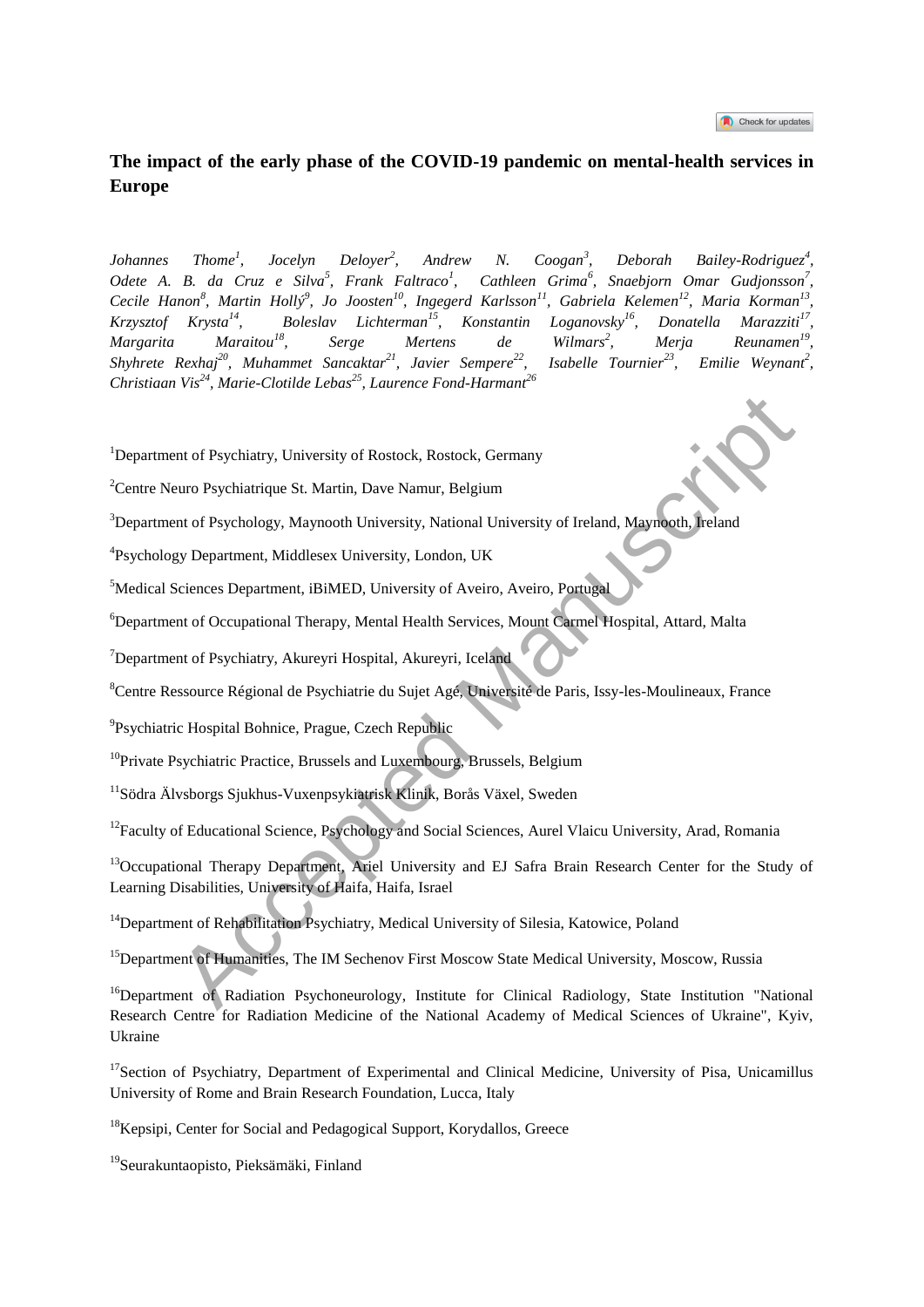<sup>20</sup>La Source, School of Nursing Sciences, University of Sciences Western Switzerland, HES-SO, Lausanne, Switzerland

<sup>21</sup>Department of Psychiatry, Gaziantep University Şahinbey Research and Implementation Hospital, Gaziantep, Turkey

 $22$ Centre de Terapia Interfamiliar and Mental Health Association, Elx, Spain.

<sup>23</sup>Info-Zenter Demenz, Luxembourg, Luxembourg

<sup>24</sup>Department of Clinical, Neuro- & Developmental Psychology, Vrije Universiteit Amsterdam and Amsterdam Public Health Research Institute, Mental Health, Amsterdam, The Netherlands

<sup>25</sup>Département des Sciences de la Santé Publique et de la Motricité, Haute Ecole de la Province de Namur, Namur, Belgium

<sup>26</sup>Agence de Coopération Scientifique Afrique-Luxembourg et Europe et LEPS, Laboratoire Education et Pratiques en Santé, Paris 13, Université Sorbonne Paris Nord, Paris, France

Corresponding author:

Prof. Dr. Johannes Thome Clinic and Policlinic of Psychiatry and Psychotherapy University of Rostock Gehlsheimerstr. 20 18047 Rostock Accepted Manuscript Content Manuscript Content Manuscript Content Response Content Response Content Response Content Response Content Response Content Response Content Response Content Response Content Response Content Res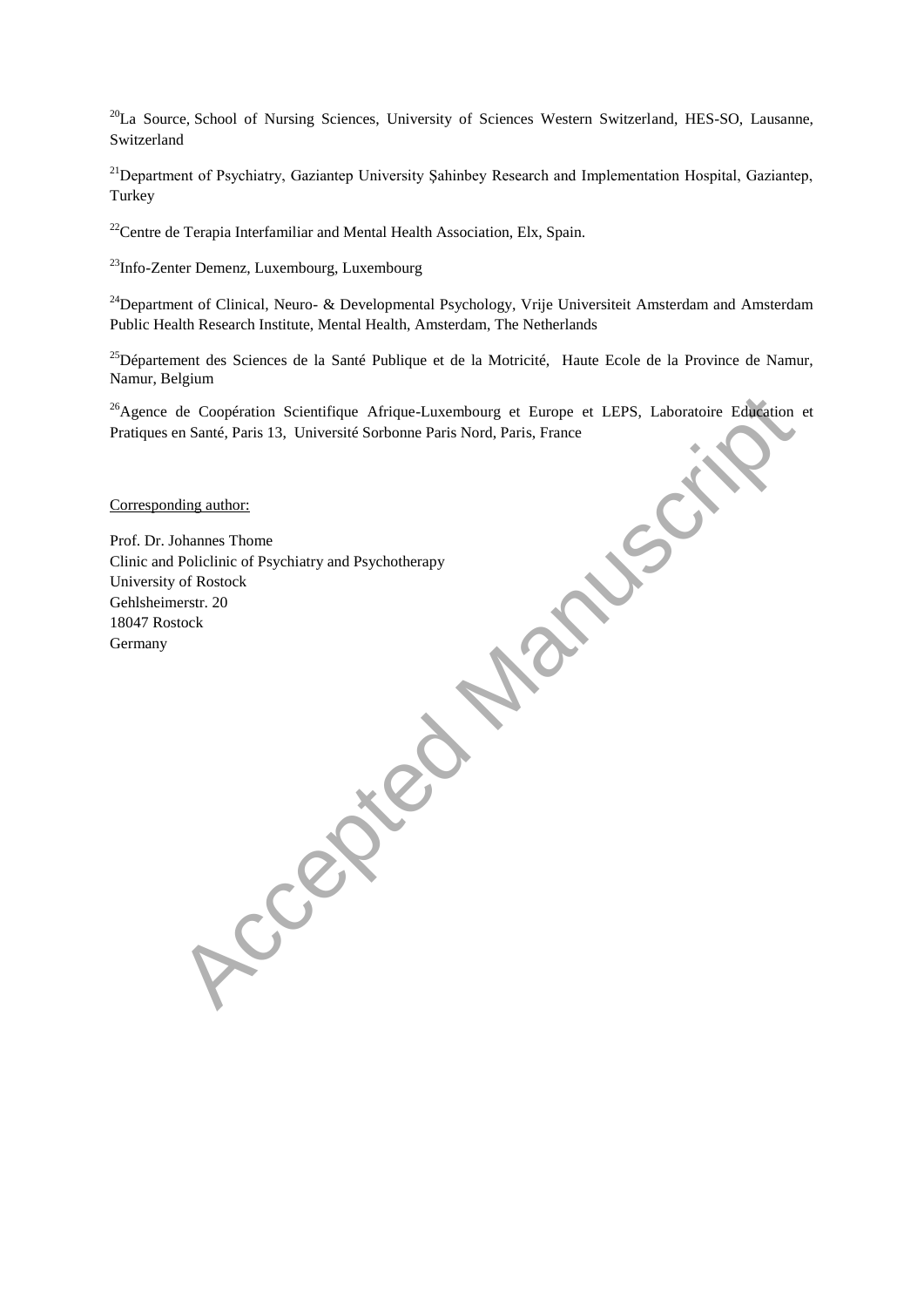#### **Summary**

The current COVID-19 pandemic confronts psychiatric patients and mental health services with unique and severe challenges. In order to identify these trans-national challenges across Europe, an *ad-hoc* survey was conducted among 23 experts, each answering for one European or aligned country. A number of important themes and issues were raised for the impact of COVID-19 on mental health and mental health services, barriers to service provision and future consequences. A number of key issues were reported by colleagues across several jurisdictions, even though these were at different stages of their national epidemics. Based on these findings, we articulate some important learnings from the early stages of the COVID-19 European pandemic, and highlight key considerations for all countries' mental health services as the current pandemic develops and for future pandemics.

#### **Keywords:**

COVID-19; SARS-CoV-2;mental health; mental health services; psychiatry Accepted Manuscriptions; psychiatry Accepted Manuscriptions; psychiatry Accepted Manuscriptions; psychiatry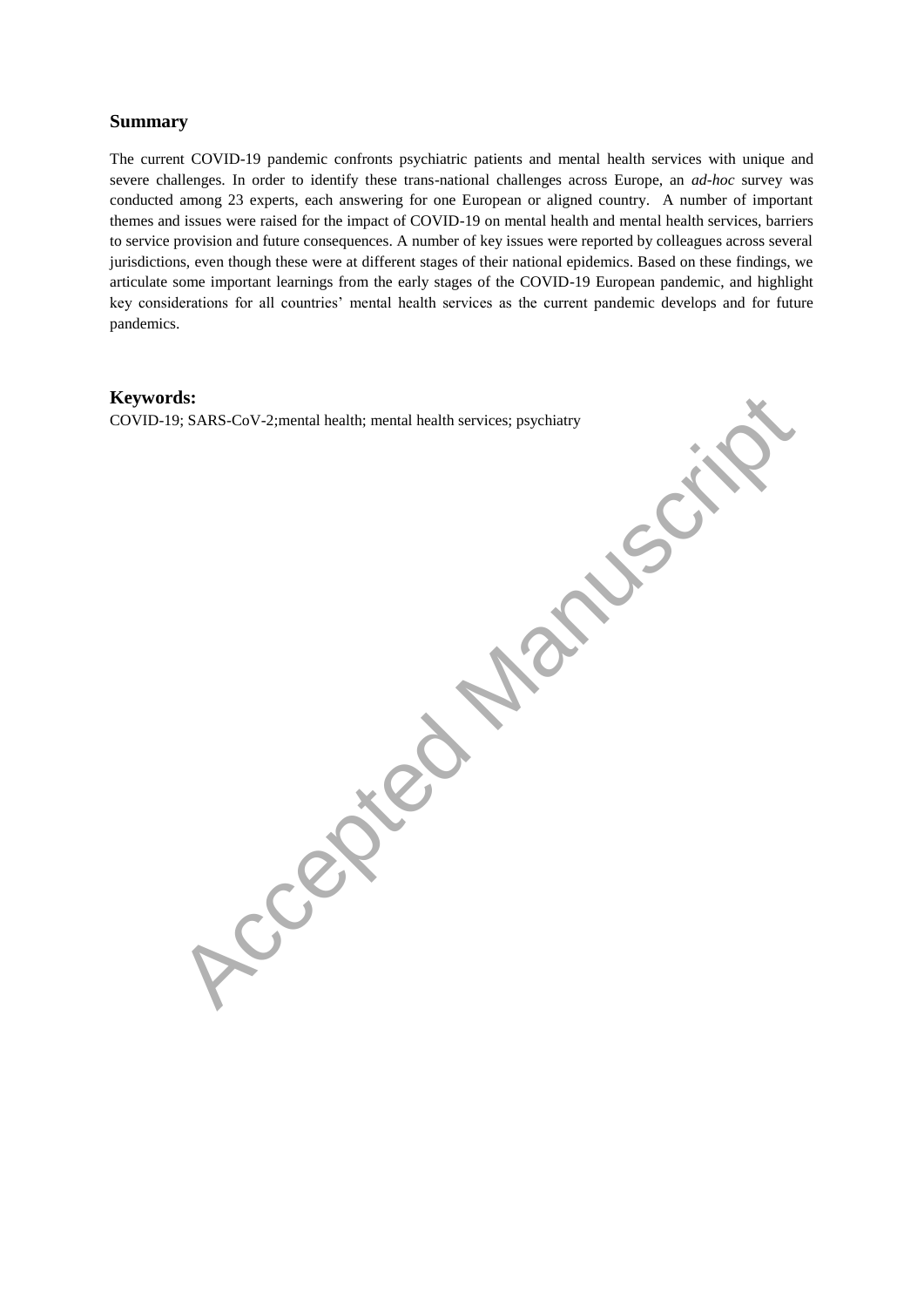#### **Introduction**

The COVID-19 pandemic originated in the City of Wuhan (Hubei province, China), where the first patients were identified in December 2019. About 10% of identified cases develop a severe acute respiratory syndrome with possible lethal outcome. At the time of writing (7th May 2020), there were 3,754,650 confirmed cases worldwide and 263,983 deaths according to the publicly accessible map of the Coronavirus Resource Center of the Johns Hopkins University website (1). In Europe the impact of the early phase of the COVID-19 pandemic were asymmetric, with Spain, Italy, United Kingdom and France as well as the Germany, Russia, Turkey, Belgium and The Netherlands being the main early epicentres of the pandemic during spring 2020, while Eastern Europe and some Scandinavian countries were less severely affected. However, Europe was the most heavily affected area in the world at this time, with case numbers and fatalities outstripping those in the USA and in China.

Radical, society-wide non-pharmaceutical steps and public health measures were implemented as part of stateof-emergency measures adopted by national authorities in order to reduce personal contacts to control the spread of the causative SARS-CoV2 virus (2). These measures include social/physical distancing, isolation/quarantine of identified cases, closure of borders and travel bans, "lockdowns", curfews, closure of non-essential commercial sites and discontinuation of in-person educational services (kindergartens, schools and universities). The purpose of these measures is to dampen exponential increases in infections and mitigate against the potential for severe shortage of intensive-care beds and respiratory support for the most severely ill COVID-19 patients. There is concern over lack of coordinated whole-of-society measures and decision-making processes across European nations, and the potential for such to lead to impaired efficacy of epidemic mitigation and suppression policies (European Commission, 2020; https://ec.europa.eu/ireland/news/summary-of-the-europeancommission-s-response-to-corona-virus-covid-19-crisis-to-date\_en). There are also concerns around longer term threats and damages, including the economic impact and impacts on health systems not directly linked to COVID-19 (3,4). ncy measures adopted by national authorities in order to reduce personal contacts to control the spreadure SARS-CoV2 virus (2). These measures include access, closure of borders and travel bans, "lockdowns", curiews, clos

In this exceptional situation, both the World Health Organization (WHO) and the World Psychiatric Association (WPA) recognize the essential role of psychiatry during this crisis (5,6). Mental-health services are confronted with fundamental challenges (7-10). The primary risks are that psychiatric services become both overlooked and overwhelmed during and especially after these times of unprecedented crisis. At the same time, social distancing measures and COVID-19-related distress will lead to significant increases in demand for mental health services. Psychiatrists and related professionals (including therapists, nurses, community workers and GPs with specialty in mental health) have the duty of defending the urgent and essential mental health needs of their patients and the general population. In doing so, they can make important contributions to overcoming the pandemic by supporting other medical disciplines and lessening the psychological impact of COVID-19. In some countries, psychiatrists also have had to work additionally (and sometimes primarily) at COVID-19 services.

In order to gain an immediate overview of the initial impact of COVID-19 on Mental Health Services in Europe, we convened an *ad-hoc* group of authors working in mental health who were willing to contribute to this paper by describing the situation in their home countries. The result of this collaborative effort is described in this report and offers an important pan-European snapshot of mental health services during the early phase of the European COVID-19 epidemic. We believe that such timely information can be of use in understanding the sudden and immediate impacts of pandemics of infectious diseases on mental health services, and may aid in the formulation of service plans both for the duration of the current COVID-19 emergency and for future similar events.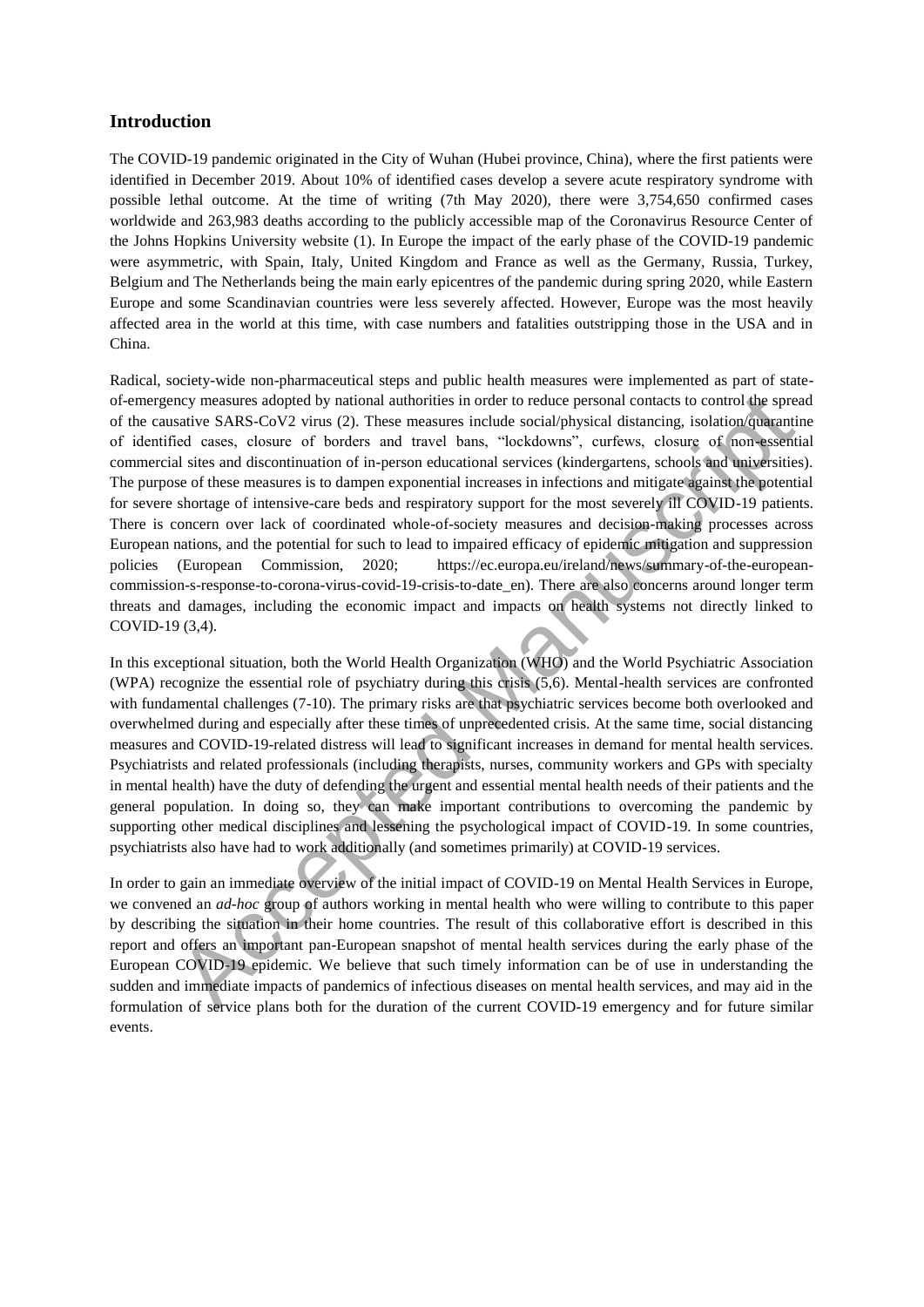### **Methods**

In order to elicit timely feedback, a group of experts was selected according to the following principles:

- The expert works in the field of adult mental health /psychiatry (e.g. as a psychiatrist, psychologist, nurse, researcher) or has sufficient insight into these services (e.g. as an academic collaborating with clinicians and special interest in psychiatric services).
- The expert feels comfortable to comment on the situation in his/her country in general (i.e. beyond the situation of his/her institution).
- The expert is willing to answer within a short time frame of three days.

Experts were recruited using 'snow balling techniques' through existing collaborative networks, including TuTo project (http://www.tuto.network), VETmh TuTo Erasmus+ project 2018/2021, IT4Anxiety (https://www.nweurope.eu/projects/project-search/it4anxiety-managing-anxiety-via-innovative-technologies-forbetter-mental-health/) and other European research and innovation projects (11). On average experts were 57 years old and had been in relevant fields for 15 years or longer. All had higher academic degrees (11 MD, 6 PhD, 6 MA), and there was an equal gender distribution (12 f, 11 m). Of the respondents, 10 were psychiatrists, 4 were specialists in psychiatric nursing, 6 were psychologists and 2 were allied health professionals working in mental health.

We used a twofold process to choose the questions. Firstly, we reviewed research papers published by several psychiatric teams (mainly from China) from the earliest phase of the pandemic to identify key themes and challenges that were likely to be relevant for Europe. Secondly, based on the Chinese experience, we assembled a shortlist of questions addressing the impact of the COVID-19 outbreak on the mental health services, the support requested and received, the safety of the workforce, the possibility of research and funding. The first draft of questionnaire was then triaged and further refined by the lead authors. We received comments and corrections and, after a consensus discussion, we finalized the questionnaire layout. The experts were chosen carefully, taking into account their wide overview of the country's situation regarding COVID-19 and mental health services. The experts possess fundamental knowledge in the psychiatry and other mental health fields, and most of them are in routine clinical practice. We then sent a private link directly by email to the coauthors with an introduction to the survey consisting of a single set of dichotomous and open questions (annex 1), and set a short deadline for answering the questionnaire, followed up with a number of reminders. The survey was circulated in late March 2020, and remained open until the second week of April 2020. After receipt of the responses, results were tabulated and then narratively synthesized, and draft versions of this paper sent to all authors twice for comment and refinement. anal-health (i) and other European research and innovation projects (11). On average experts were<br>tand had been in relevant fields for 15 years or longer. All had higher accelemic egress (H VDD), and there was an equal gen

In order to enable a timely overview of the situation, the following limitations were explicitly accepted:

- Heterogeneous professional background of the experts;
- Subjective analysis as the situation in each country was reported by only one expert, based on his/her personal impression;
- Lack of representation of countries to which no previous links were established;
- Dynamic nature of the impacts of the pandemic.
- The ratings of the impacts of COVID-19 on services was inherently subjective; we did not seek to standardize or precisely define terms such as "mild", "moderate" or "severe".
- The study provides a "snapshot" from the early phase of the pandemic, and is not intended as a systematic overview or audit of COVID-19 impacts on mental health services in Europe.
- The focus of the study was on the provision of adult mental health services as reflected in the composition of the expert panel and the services that they represented.

In total, 23 experts participated from the following European and aligned countries: Belgium, Czech Republic, Finland, France, Germany, Greece, Iceland, Ireland, Israel, Italy, Luxembourg, Malta, Netherlands, Poland, Portugal, Romania, Russia, Spain, Sweden, Switzerland, Turkey, Ukraine, United Kingdom.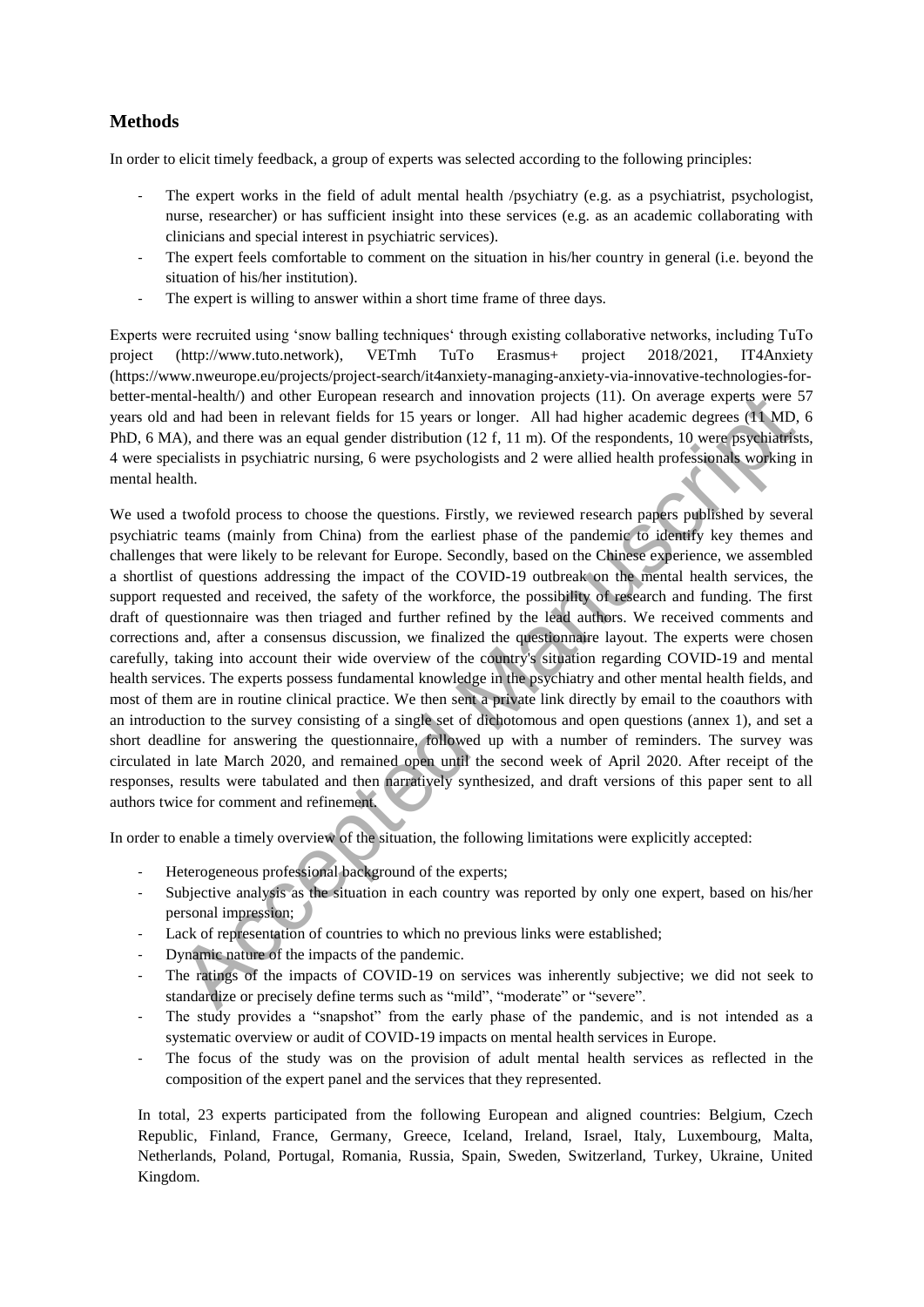#### **Results**

#### **Current Impacts of COVID-19 on Mental Health Services**

All but one contributor reported that the COVID-19 pandemic had affected mental-health services in their countries. 61% felt that this impact was severe, 26% that it was moderate and 13% rated the impact as mild. In some countries, mental-health systems were already stretched before the COVID-19 crisis or had undergone recent reforms which reportedly lessened their resilience in the face of the challenge of COVID-19. Respondents reported treating increased numbers of patients and additional requests for the provision of psychological support to frontline staff treating COVID-19 patients.

In some countries (e.g. Iceland, Italy, The Netherlands, Romania, Spain, UK) the threshold for admission to mental health services was increased, while at the same time services provided within the institutions were reduced. Several respondents reported that mental health services were reacting to the crisis with the discontinuation of outpatient clinics and an increased focus on inpatient treatment of emergency cases. Where inpatient mental health services were continuing, it was noted that patients were not attending psychiatric hospitals for fear of possible transmission and infection. Some mental-health workers were afraid to go to work for similar reasons. In some countries access to mental health services was reported to be severely restricted due to the COVID-19 measures. In some instances, treatment of psychiatric patients has been largely discontinued, leading to patients being at home with their families, resulting in severe concerns for their wellbeing. Telepsychiatry and other digital technologies were reported to be increasingly used in order to reduce infection risks though direct contacts replacing face-to-face contacts. However, some patients were not able or willing to use such technology to connect with mental health services. In some countries, the digital and communications infrastructure was under severe pressure due to increased general demand, so that patients could not easily reach their psychiatrists via these channels.

Problems regarding access to somatic services by psychiatric patients were reported; hospitals had been reorganised in order to prepare for the "surge" of COVID-19 patients requiring intensive care, and as a consequence mobility within healthcare systems had been considerably reduced in general. There was concern that physical healthcare was being prioritized at the expense of mental healthcare. There were concerns reported over lack of personal protective equipment (PPE) available to mental health staff. There were further reports of a reduced number of mental-health workers resulting from COVID-19 or related quarantine measures. Important concerns were noted for an urgent need for better cooperation between (mental) health services, political systems and the economy. The potential for subsequent epidemic waves and the resultant uncertainty and impaired ability to plan were considered major problems. Some respondents reported that the reactions towards stress-related disorders in the population in general, and in front-line workers especially, were not sufficiently addressed in national policies. ation of outpatient elities and an interested focus on inpatient treatment of emergency cases. Where<br>the possible transmission and infection. Some mental-health workers not attending psychiatric flogsing<br>possible transmiss

## **Impacts of COVID-19 on Mental Health**

Increased levels of anxiety were broadly reported, as was the potential for negative impacts on mental health wellbeing due to COVID-19 measures such as social distancing, isolation and curfews which are likely to lead to elevated stress levels, depression, domestic violence and suicide. Similar concerns were expressed regarding the socioeconomic impacts of COVID-19 containment measures. Mental-health services were reported to be increasingly encountering patients with strong fear of being infected (in the absence of any COVID-19 symptoms or other reasons to suspect COVID-19), as presenting through more frequent nosophobia, pathophobia and hyponchondria. These heightened threat responses were reported to be linked to deteriorations of preexisting conditions such as depression, obsessive behaviour and an abnormal degree of vigilance in preventing any possibility of contamination. Increases in panic attacks and obsessions (e.g. cleaning and contamination) were also observed. More severe symptoms at presentation and increased rates of re-admission were also noted, as were concerns that patients with chronic mental health conditions were experiencing deterioration of their symptoms and increased distress.

A concern was expressed that some of the societal measures to combat COVID-19 were counterproductive in the context of mental health (e.g. leading to isolation rather than improvement of social contacts). Potential for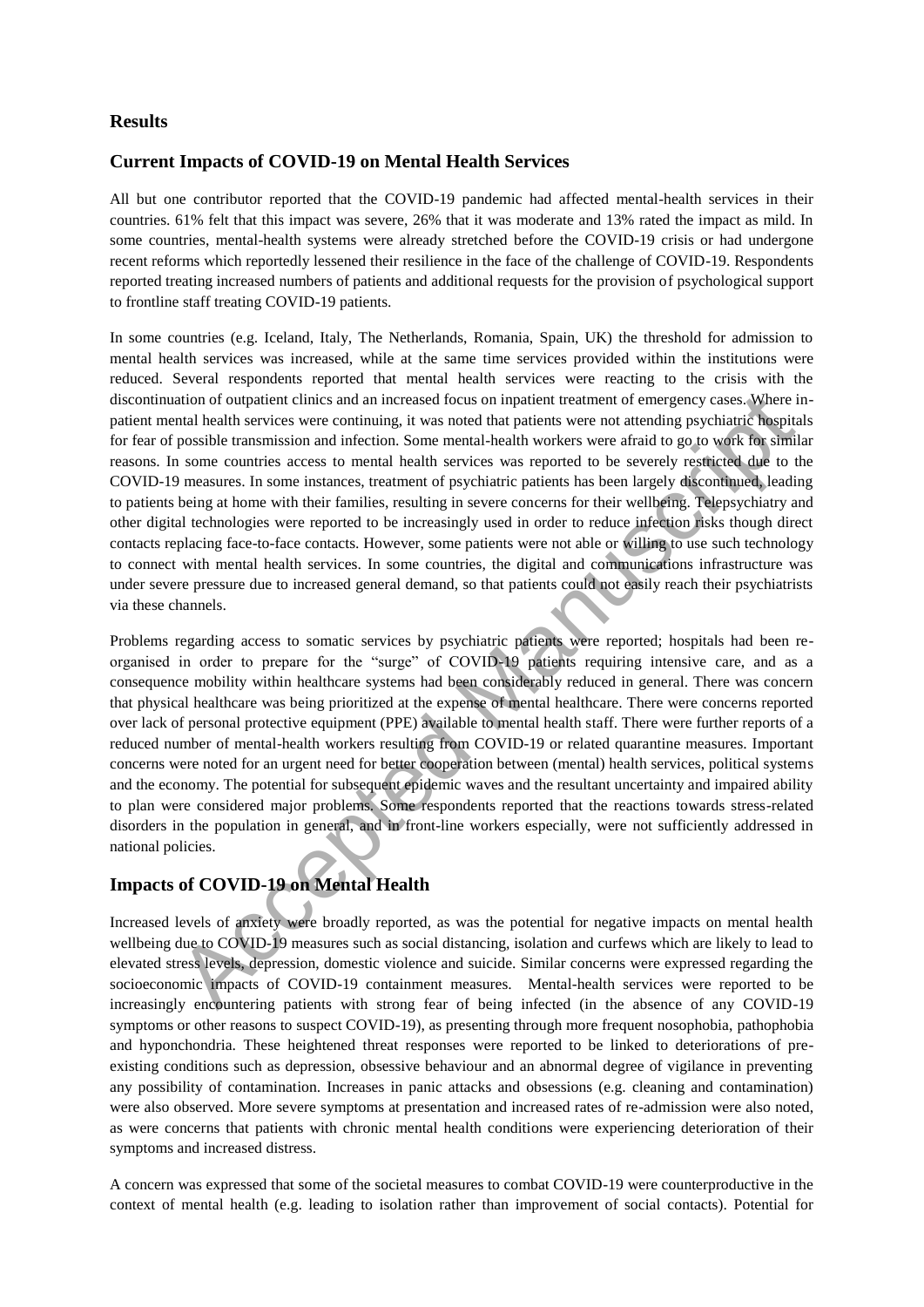increased numbers of traumatic disorders and mood disorders as well as psychotic decompensation due to lock downs was reported. The possibility was raised that lockdowns may disrupt circadian rhythms and sleep patterns, resulting from underexposure to sunlight and overdependence on to artificial light, reduced opportunities for physical activity and changes in meal times, and that such effects could exacerbate pre-existing psychiatric conditions (12). Concerns were noted concerning increased stigmatization of psychiatric patients, especially those who test positive for COVID-19 and are referred to special centres for such patients (as has been happening in some of the respondents' countries). Furthermore, there were more patients with mental health problems due to experiencing the death of a family member caused by COVID-19. One colleague reported experiencing more aggressive patients because they could no longer cope with COVID-19 related restrictions. One expert criticized the "overflow" of information and its negative impact on mental health. An increased number of health-service workers presenting with symptoms of burnout was also noted.

#### **Barriers to Mental Health Service Provision During COVID-19**

61% of the experts felt that they were not sufficiently prepared for the present situation, whereas 39% felt that they were adequately prepared. Some of the most urgent concerns were the lack of modern digital technology and infrastructure (eMental Health, telepsychiatry) and the lack of training in using them. As noted earlier, lack of appropriate and effective PPE for mental health workers and the potential consequences for their patients was a major concern. Further, a lack of, or insufficient engagement and cooperation, coordination and communication with infection-control services was another problem reported in some countries. There were particular concerns regarding infection control and high-risk patients in old-age psychiatry and residential nursing homes, as well as the inability of some psychiatric patients to understand the necessity of infection control measures. Lack of time and resources that could be given to infection control was a general concern broadly expressed. c experts felt that they were not sufficiently prepared for the present situation, whereas 39% felt decomposites are converted. Some of the most urgent concerns were the lack of modern digital technology metric and check o

Experts expressed considerable alarm about a profound lack of understanding of the vulnerability of psychiatric patients outside of the mental-health services. The majority of experts polled identified lack of coordination between mental health services and other branches of the health and social care systems as a problem in several countries, although 10/23 of the experts reported good or sufficient interactions with other services. Some colleagues were concerned about reimbursement issues and the role of insurance companies which might deny funding for new approaches, such as telepsychiatry and as such act as a hindrance to the provision of effective and much-needed services.

## **Future Impacts of COVID-19 on Mental Health Services**

The majority of experts (91%) expected an increased demand for psychiatric services following the current COVID-19 pandemic peak. The increased demand for mental health services may arise from the following reported factors: fear, panic attacks, obsessions, anxiety, depression and stress; increased demand for telepsychiatry; increased mental health problems in medical staff treating COVID-19; negative impact of restriction measures on mental health; unexpected and untimely deaths in families; more patients presenting with traumatic disorders; increased need for counselling of younger people (e.g. students); "hypochondriac" reactions; deterioration of symptoms in chronic patients; mental health problems in older adults and those with severe physical morbidities; deterioration of the social system, including economic crises and rising unemployment. Of particular concern beyond the initial phase of the pandemic are the very significant challenges presented to older adults in residential care and disability services, including the psychological impacts of the very high mortality rates reported in such settings, the impacts of deprivation of visits from friends and family, and limited opportunities to go outside. These significant concerns are amplified for older adults with dementia in residential care, or those with dementia and high support needs living at home with care-givers who themselves may be subject to significant COVID-19-related distress.

Regarding the support needed to face this increased demand on mental-health services, the respondents answered in a surprisingly uniform way, with adequate PPE and psychological support identified as primary requirements (18 out of 23 experts reported that mental health workers were not adequately protected against infection). Further, provision of digital equipment for remote therapy was identified as an urgent need. Better organizational structure and leadership were mentioned several times. Lack of resources was a general worry as was the need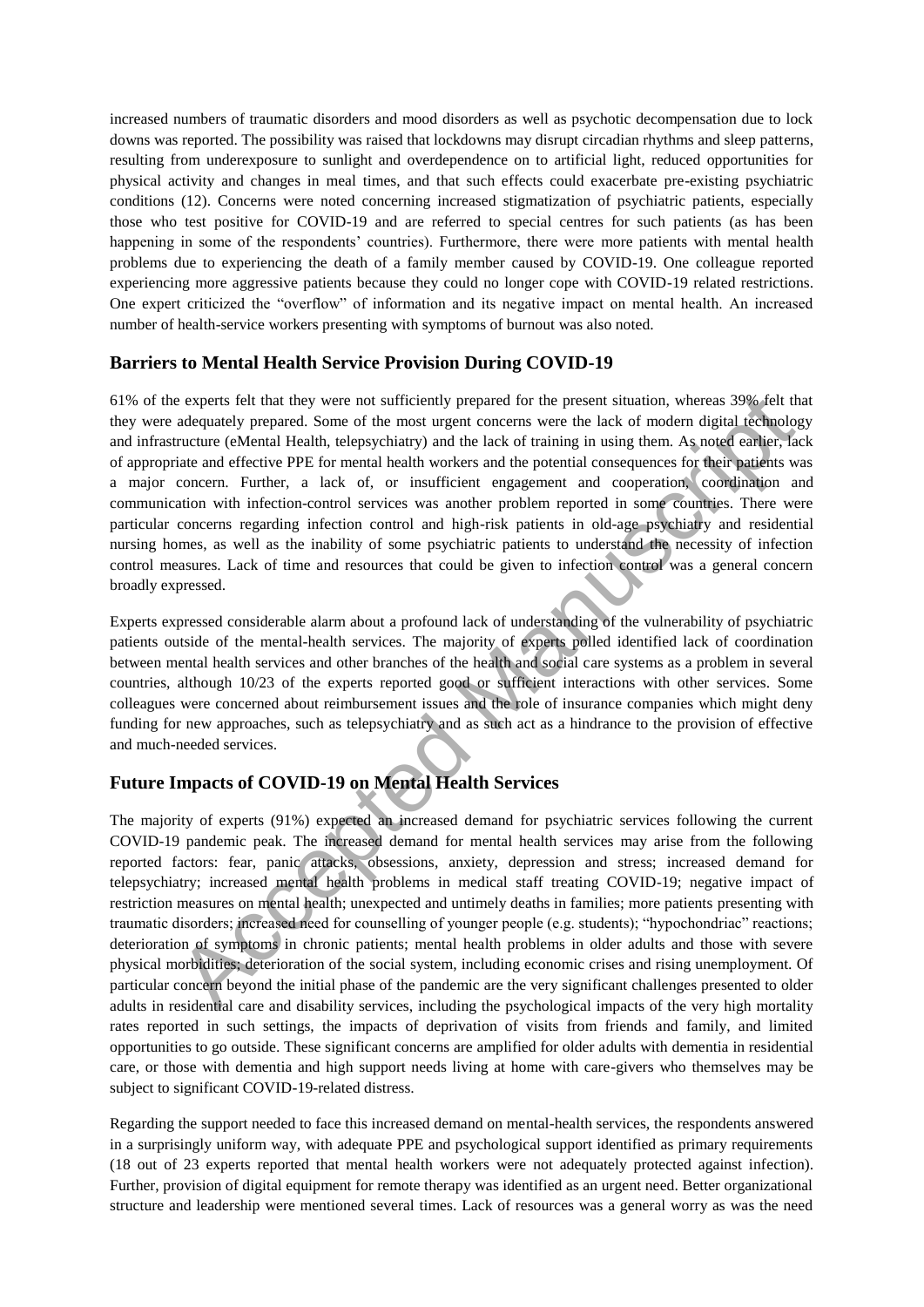for treatment schemes for psychiatric patients who had been diagnosed with COVID-19. Experts in general feared that psychiatry would continue to be "sidelined" as an unintended consequence of the focus on public health and virology.

The current and prospective situation in individual countries diverged according to the accounts of the experts. In Eastern European and Scandinavian countries, experts mostly reported not being strongly affected at present, although there were significant concerns regarding future impacts as the local epidemics develop. Several experts described this situation as being characterised by uncertainty and increased anxiety. For the countries most severely impacted by COVID-19 at the time of the survey, such as Italy and Spain, it was reported that early in the epidemic the situation for mental health services was extremely difficult, that the system seemed to be overwhelmed and that some services had to close due to a lack of coordination. However, structures have now been put in place in order to enable the treatment of patients with severe mental disorders and services have also been re-structured in order to guarantee the treatment of psychiatric patients diagnosed with COVID-19. Many experts noted the direct impact of "lockdown" measures on mental health service provision, an area of potential future concern should such measures be implemented over extended periods.

When considering current and future impacts of COVID-19 on mental health services it is important to consider that scientific understanding of both the SARS-CoV2 virus and the disease it causes are continuing to develop at pace from a standing start. As key facets crystalize, such as routes of transmission, the infection-fatality ratio, the roles of co-morbidities and socioeconomic factors in moderating COVID-19 risk, and the effectiveness of specific mitigation measures, then the impact of both the disease and resulting mitigation measures on mental health and mental health services may become more focused and refined. Clear scientific evaluation of the impact of COVID-19 on mental health through high quality research will be vital as well in allowing mental health services to best service the needs of society. cern should such measures be implemented over extended periods.<br>
sidering current and future impacts of COVID-19 on mental health services it is important to consider the considerationaling of both the SARS-COV virus and t

All experts are involved in active research, and 61% reported that the COVID-19 crisis affected their research work and funding. Only 4% of respondents had received funding for COVID-19 research, suggesting that psychiatric research in the initial phases of this pandemic is underfunded/underprioritised, despite the potentially severe consequences of the pandemic on mental health.

## **Recommendations for Colleagues Working in Mental Health in Countries not yet impacted by COVID-19 as of April 2020.**

When experts were asked about recommendations for colleagues working in countries which were not (yet) affected by COVID-19, the following responses were received:

- Initiate prospective and pro-active measures; it is difficult to deal with organization and structuring during the crisis.
- To be careful in how the age-related nature of COVID-19 risk is communicated so as to avoid unintentional ageist language and not to contribute to the stigmatization of older adults during the pandemic. Indeed, communication should be focused on "positive" pro-active steps and actions for older adults (such as the wearing of masks and allocation of protected time slots in public amenities and supermarkets), rather than on prohibitive and disempowering steps such as home-confinement and restriction of visits (13).
- Promote physical and mental health strategies to increase stress resistance and resilience in the general population (14).
- Engage in information campaigns and public education, partly through selective and targeted use of social media in order to disseminate useful and accurate information.
- Promote self-care for mental health professionals in order to be better able to care for patients.
- Use existing evidence-based eMental health interventions for treating patients online.
- Comply with the general hygiene recommendations.
- Stay in touch with colleagues and support each other.
- Protect staff and patients, focus on higher risk areas such as old-age psychiatry and residential facilities.
- Listen to the scientific community and educate yourself.
- Set up specialist groups.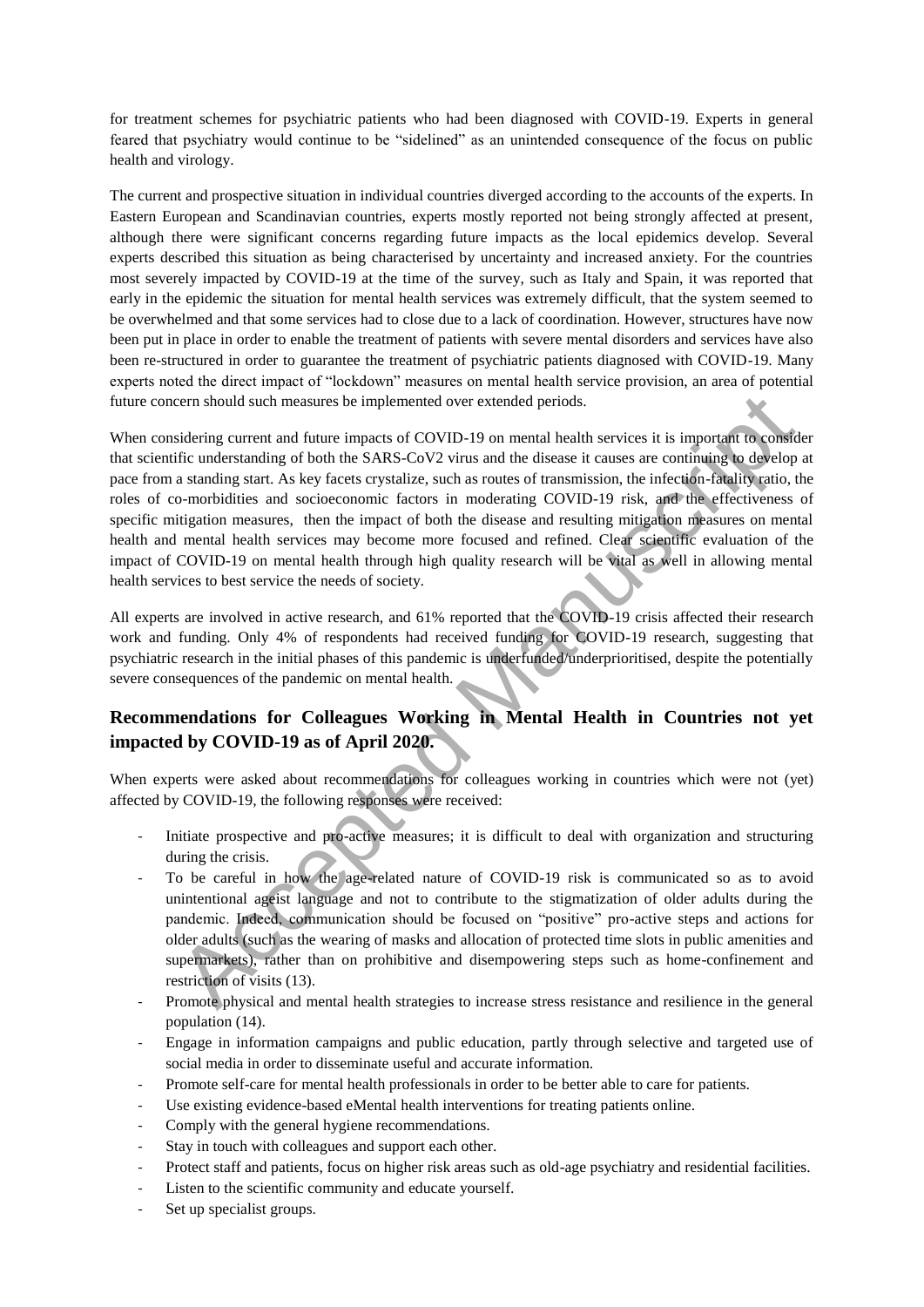- Prioritise professionalism and empathy.
- Prepare for the time after the crisis.

#### **Discussion**

In general, the role and structures of psychiatry and mental-health services are generally under-researched and not very clearly defined. Against this background, the COVID-19 pandemic has demonstrated within a very short time the profound impact of a severe public-health event on mental health, and the important function of mental-health workers and psychiatric institutions during such an event. It is notable that COVID-19 appears to be providing impetus for some important consideration of the shape and purpose of mental health services, and a number of studies focusing on these issues have been published recently (15-23).

In this context, three main areas can be identified: (i) the mental-health consequences of both the pandemic and measures taken to counteract it, including psychological consequences of social isolation and the economic downturn, and stress-impact on health workers involved in treating COVID-19 patients (24-26); (ii) The treatment of psychiatric patients during the event including the question how to protect SARS-CoV-2 negative patients and maintain high-quality treatment for SARS-CoV-2 positive patients with psychiatric disorders (27, 28); (iii) the safety and protection of mental-health workers and the maintenance and perpetuation of psychiatric services during a time when most focus is given to an infectious health hazard, possibly requiring some restructuring and implementation of new service-delivery techniques (23,29,30).

As pandemics by definition involve trans-national spread, it is imperative that responses to this event take an international perspective. While a plethora of national measures have been taken, the aim of this project was to provide an urgently needed overview of psychiatry and mental health services across Europe during the early phase of the first COVID-19 wave. By doing so, we have been able to identify different experiences and measures taken in 23 countries covering primary, secondary mental health care settings as well as public health and psychiatric research. Interestingly, the results suggest that while there are country-specific issues, many of the main challenges each nation has to face are surprisingly similar (e.g. scarcity of personal protective equipment (PPE), neglect of psychiatric issues compared to the present primate of virology, interferences with existing forms of service delivery, need for modernization and use of modern media etc.). Such commonality of concerns highlights areas that may be prioritized in any international coordination programme of the current or future pandemic responses across Europe.

In order to provide such insights in a timely manner, this analysis was conducted by restricting the number of contributors to one expert per country, which naturally means that the opinions presented in this paper should not be considered systematic or comprehensive. Nevertheless, it was possible to obtain a "snapshot" of the present situation across 23 European countries, which represents an important strength of the study. The nature of the "snapshot" is that the impacts of COVID-19 described are as perceived by the respondents, and there may be an element of subjectivity in these assessments. Further, these perceptions of the impacts of COVID-19 may be shaped by the local experiences of the respondents, which may not be nationally-representative given that the impacts of COVID-19 have been strongly regional within some European countries. Another limitation is that not all European countries were included (e.g. Hungary, Belarus, the Baltic states, several Balkan countries). Although a rich diverse group of European health systems are represented in this study, a selection bias might have occurred leading to selective reporting; this is reflected in the focus of the panel of the included experts being mostly on adult services, and as such important considerations relating to services for younger people may have been missed. Another important consideration is that different countries were at different points in the pandemic; whilst countries such as France, Italy and Spain have been severely impacted, although with intranational regionality, by COVID-19, Eastern European countries have to date been less experienced significantly lower COVID-19 disease burden. Further, the nature and timing of whole-of-society disease mitigation measures has varied considerably across countries, and as such the mental health impacts may vary in nature and intensity accordingly. Nevertheless, it was possible to identify from the current survey in addition to the extant literature several learnings with which mental health services may respond to challenges with which they are confronted during the COVID-19 pandemic and in the early phase of any future pandemics: and stress-impact on health workers involved in reating COVID-19 patients (24-26); (ii) The accepted manuscript (24-26); (ii) The accepted manuscript of the patient starting the parent of the patient starting a time when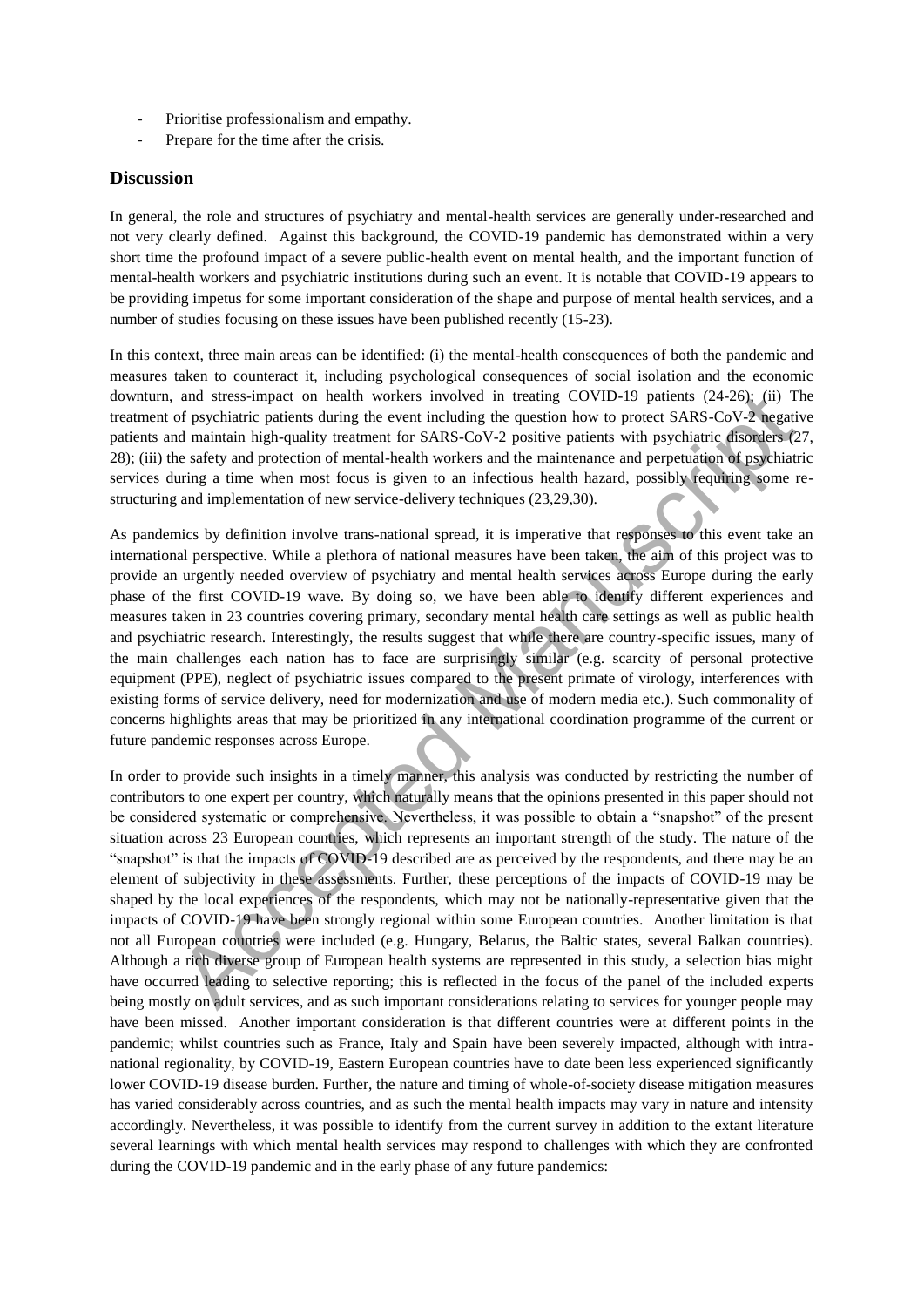- 1) Access to psychiatric diagnosis and treatment needs to be maintained despite the increasingly difficult circumstances. Evidence-based eMental health services might prove useful and should be exploited as much as possible for suitable patient groups.
- 2) Psychiatric patients must be supported in adhering to all necessary measures introduced in order to contain the spread of the dangerous infectious disease. Many patients suffering from mental disorders are much less able to protect themselves from infectious diseases and also often show a generally lower level of physical health, and as such special supportive procedures should be developed and implemented.
- 3) Mental health services need to be available for patients who tested positive for SARS-CoV-2. Different treatment pathways need to be developed for patients with and without respiratory symptoms with clear rules when a psychiatric patient needs to be transferred to pulmonary services and how to deal with patients who can remain in psychiatric clinics (necessary isolation, protection of staff, possible need of establishing a specific psychiatric ward for SARS-CoV-2 positive patients).
- 4) For psychiatric patients being treated on pulmonary or intensive-care wards, functional liaisonpsychiatric services need to be provided and possibly intensified for maintaining mental health support for patients with both somatic and psychiatric symptoms.
- 5) It is also important to take measures in order to protect especially vulnerable psychiatric patients, such as those being treated in old-age psychiatry, as older individuals are at a significant higher risk to develop severe symptoms when infected with COVID-19. There is a considerable risk that insufficient and inadequate attention is given to this specific and vulnerable group of patients as experiences from China indicate (31).
- 6) Mental health staff needs to be educated about and trained in dealing with infectious diseases and the optimal use of PPE, an area in which they typically possess limited expertise and experience. Innovation projects, for example in the form of tutoring, are needed in Europe (32). It is important to consider the effects which economic or structural crises have on training content, entry into employment and qualifications (11).
- 7) Mental-health workers should be protected from the risk of infection. Here, an increased use of electronic devices enabling telepsychiatry (e.g. for distant evaluation and treatment) can play a major role, as will the appropriate use of PPE.
- 8) Information and communications technology (ICT) can be an innovative way of maintaining social contacts despite physical distancing. At the same time, it is important to understand that ICT as a relevant tool cannot necessarily be adapted to everyone, e.g. to some individuals of the older population (although it has been shown that within this generation, many are able to learn to use modern technology and greatly benefit from it). In such cases, alternatives need to be developed (e.g. safe "realworld" meeting places using protective plexiglas barriers). sychiatric services need to be provided and possibly intensifed for maintaining mental health-support practical sychiatric symphons.<br>
Y practical visible both somatic and psychiatric symphons.<br>
Y is also important to take
- 9) Specific services might be discontinued such as day-care clinics. In such cases, patients need to be triaged for inpatient or outpatient care. At the same time, such inpatient and outpatient services become essential and need to be prepared for increased service requests due to the shutdown of other services.
- 10) Psychiatric clinics also have the duty of providing service to health-care workers involved in the battle against COVID-19 and who develop secondary psychiatric symptoms such as stress-related disorders or symptoms of anxiety or panic (33).
- 11) Psychiatric services need to be available to individuals who develop mental-health symptoms due to restrictions and/or stressors imposed onto them by the severe public-health interventions impacting on their daily life (34).
- 12) There is a considerable risk that the need for psychiatric services will significantly increase at a time when services themselves are under immense stress due to staff-shortages which can be anticipated because increasingly mental-health workers will be affected by COVID-19 (e.g. quarantine, hospitalization etc.). For such predictable situation, emergency planning beforehand is essential. Most likely, existing forms of service provision need to be restructured in order to appropriately respond to the needs in this specific emergency situation.
- 13) Mental health workers need to liaise with decision-makers in order to make sure that the special needs of patients suffering from mental disorders are taken into account when emergency measures are implemented.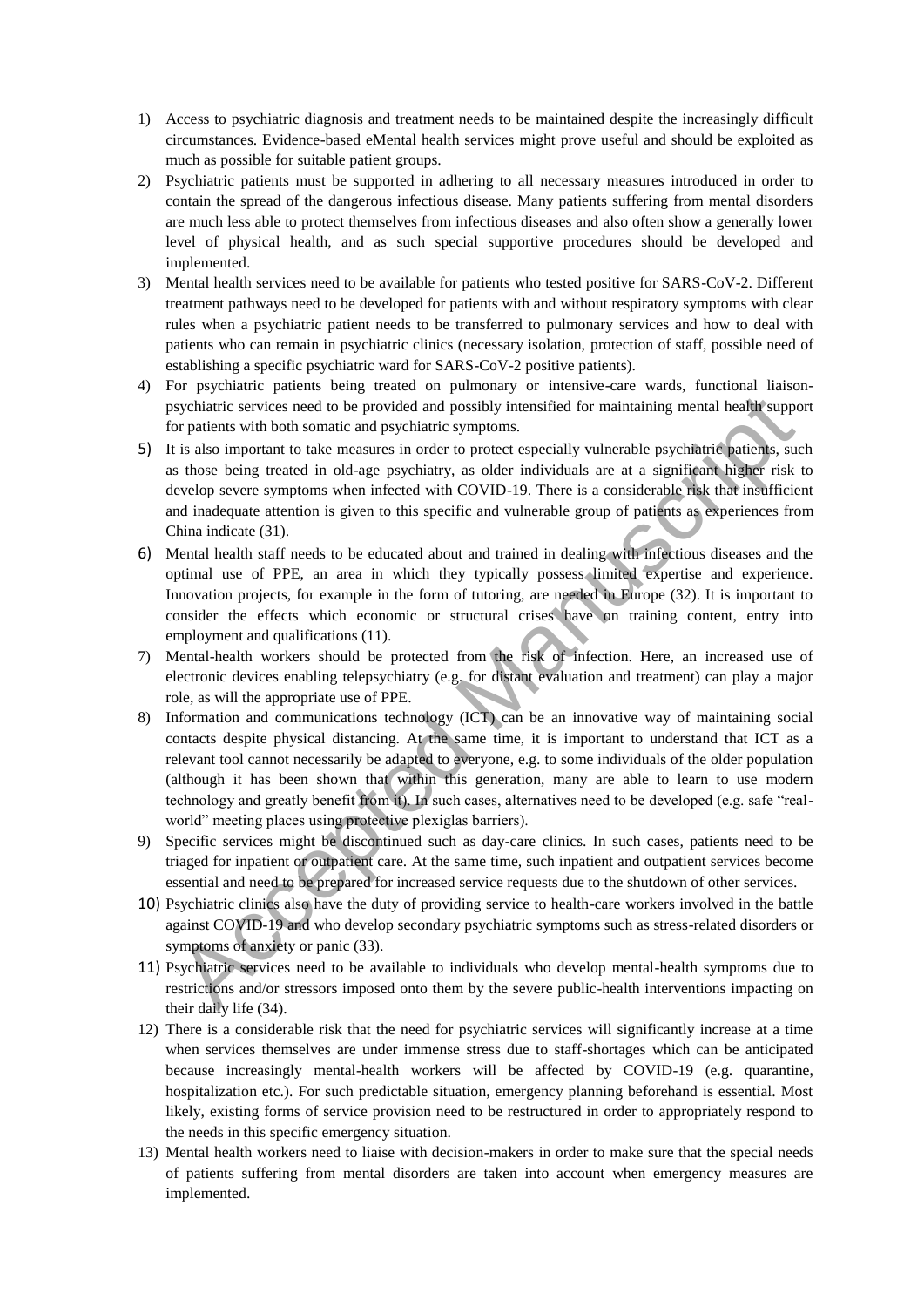- 14) In addition to online psychological counselling services, digital psychiatry also allows for online mental health surveys and online mental health education (35). Such research is essential to learn from the present crisis for future events. Thus, it is imperative that mental health research is protected and that COVID-19 and pandemic specific research in psychiatry is funded (36).
- 15) At the same time, the social impact and the ethical implications of pandemics such as COVID-19 needs to be assessed, its research supported, and the implementation of research results and consequent recommendations facilitated. "Pandethics" has been identified as an essential area which focuses on a wide range of medical, social, mental, legal and ethical consequences of pandemics (37,38).
- 16) More national and trans-national systematic studies of mental health services and the impacts on the same of COVID-19 should be initiated, leading to the formulation of SMART recommendations for each country.

While many of the challenges discussed above are in the process of being addressed on a general or global level, specific solutions need to be developed on a national and regional level taking into account the specific service structures, funding systems, and policy frameworks in each area (e.g. availability or lack of inpatient facilities, role of community psychiatry, implementation of telepsychiatry). In any case, our hope is that, without neglecting existing heterogeneity and given the common threat of COVID-19, it will be possible to implement common solutions within the context of the European frame.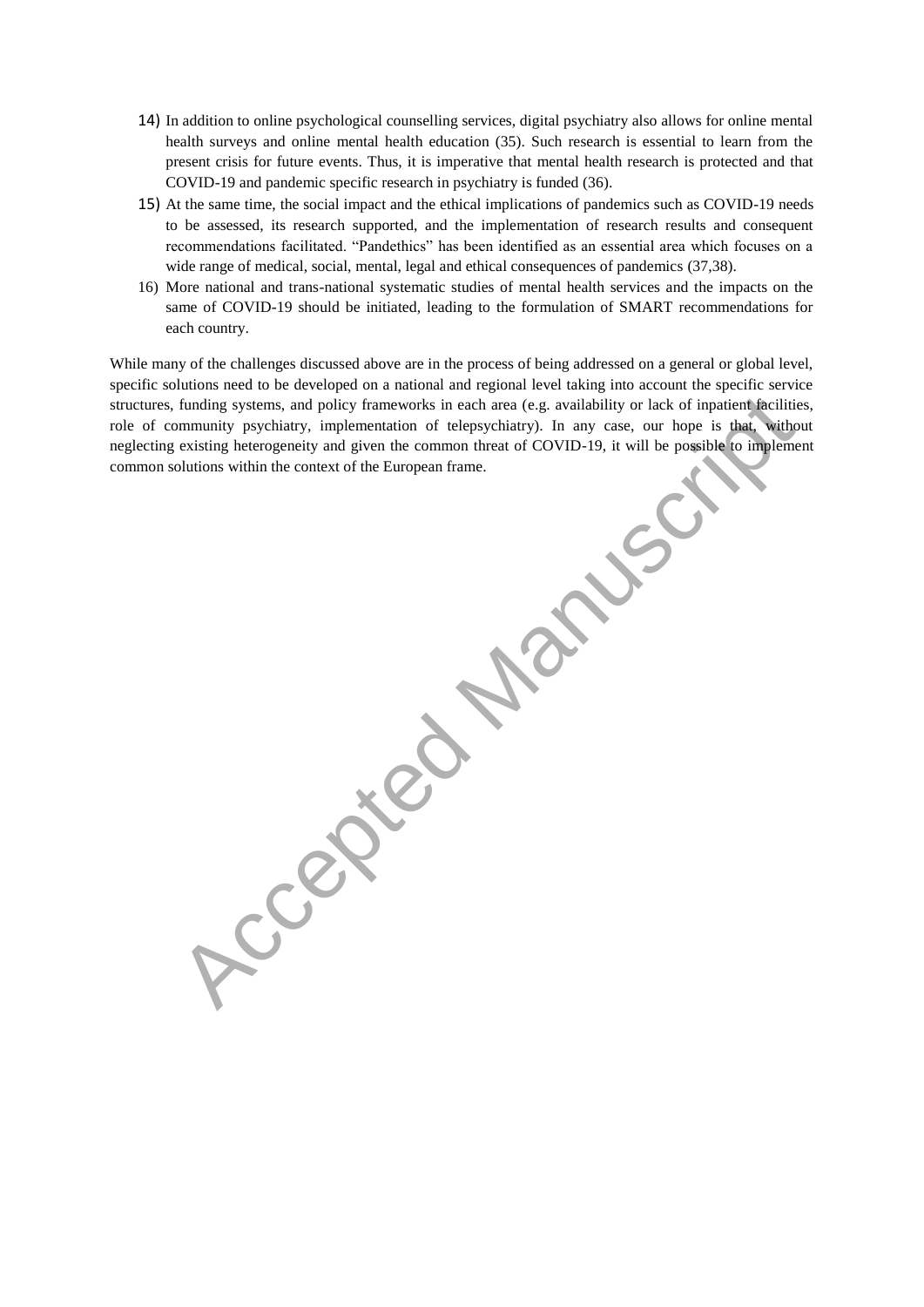#### **References**

1. Dong E, Du H, Gardner L. An interactive web-based dashboard to track COVID-19 in real time. Lancet Infect Dis. 2020;20(5):533-4.

2. Ferguson NM, Laydon D, Nedjati-Gilani G et al. Impact of non-pharmaceutical interventions (NPIs) to reduce COVID-19 mortality and healthcare demand. Imperial College London 2020; https://doi.org/10.25561/77482.

3. Guest JL, Del Rio C, Sanchez T. The Three Steps Needed to End the COVID-19 Pandemic: Bold Public Health Leadership, Rapid Innovations, and Courageous Political Will. JMIR Public Health Surveill. 2020:6(2):e19043.

4. Zhao W, Zhang J, Meadows ME, Liu Y, Hua T, Fu B. A systematic approach is needed to contain COVID-19 globally. Sci Bull (Beijing). 2020.

5. Adhanom Ghebreyesus T. Addressing mental health needs: an integral part of COVID-19 response. World Psychiatry. 2020;19(2):129-30.

6. Unutzer J, Kimmel RJ, Snowden M. Psychiatry in the age of COVID-19. World Psychiatry. 2020;19(2):130-1.

7. Duan L, Zhu G. Psychological interventions for people affected by the COVID-19 epidemic. Lancet Psychiatry. 2020;7(4):300-2.

8. Marazziti D, Stahl SM. The relevance of COVID-19 pandemic to psychiatry. World Psychiatry. 2020;19(2):261.

9. Shigemura J, Ursano RJ, Morganstein JC, Kurosawa M, Benedek DM. Public responses to the novel 2019 coronavirus (2019-nCoV) in Japan: Mental health consequences and target populations. Psychiatry Clin Neurosci. 2020;74(4):281-2. 1.100-1.<br>
2.1100-1.<br>
2.2100-1.<br>
2.22007/d1:330-2.<br>
2.2007/d1:330-2.<br>
2.2007/d1:330-2.<br>
2.2007/d1:330-2.<br>
2.2007/d1:330-2.<br>
2.001/d1:300-2.<br>
2.001-1.9 pandemic to psychiatry. Working Paramaria 1, Ursano RJ, Morganstein I.C

10. Thome J, Coogan A, Fischer M, Tucha O, Faltraco F. Challenges for mental health services during the 2020 Covid-19 outbreak in Germany. Psychiatry Clin Neurosci. 2020.

11. Fond-Harmant L and Deloyer J, Employment, training and research in psychiatry and mental health : an innovative tutoring project in Europe, Ed L'Harmattan, Paris, 2017a, pp 27-38.

12. Asmundson GJG, Taylor S. Coronaphobia: Fear and the 2019-nCoV outbreak. J Anxiety Disord. 2020;70:102196.

13. Armitage R, Nellums LB. COVID-19 and the consequences of isolating the elderly. Lancet Public Health. 2020;5(5):e256.

14. Jiménez-Pavón D, Carbonell-Baeza A, Lavie CJ. Physical exercise as therapy to fight against the mental and physical consequences of COVID-19 quarantine: Special focus in older people. Progress in Cardiovascular Diseases 2020.

15. Auerbach J, Miller BF. COVID-19 Exposes the Cracks in Our Already Fragile Mental Health System. Am J Public Health. 2020:e1-e2.

16. Cullen W, Gulati G, Kelly BD. Mental health in the COVID-19 pandemic. QJM. 2020;113(5):311-2.

17. Fiorillo A, Gorwood P. The consequences of the COVID-19 pandemic on mental health and implications for clinical practice. Eur Psychiatry. 2020;63(1):e32.

18. Greenberg N, Docherty M, Gnanapragasam S, Wessely S. Managing mental health challenges faced by healthcare workers during covid-19 pandemic. BMJ. 2020;368:m1211.

19. Li Z, Ge J, Yang M, Feng J, Qiao M, Jiang R, et al. Vicarious traumatization in the general public, members, and non-members of medical teams aiding in COVID-19 control. Brain Behav Immun. 2020.

20. Pfefferbaum B, North CS. Mental Health and the Covid-19 Pandemic. N Engl J Med. 2020.

21. Torales J, O'Higgins M, Castaldelli-Maia JM, Ventriglio A. The outbreak of COVID-19 coronavirus and its impact on global mental health. Int J Soc Psychiatry. 2020:20764020915212.

22. Usher K, Durkin J, Bhullar N. The COVID-19 pandemic and mental health impacts. Int J Ment Health Nurs. 2020;29(3):315-8.

23. Wind TR, Rijkeboer M, Andersson G, Riper H. The COVID-19 pandemic: The 'black swan' for mental health care and a turning point for e-health. Internet Interv. 2020;20:100317.

24. Galea S, Merchant RM, Lurie N. The Mental Health Consequences of COVID-19 and Physical Distancing: The Need for Prevention and Early Intervention. JAMA Intern Med. 2020.

25. Zhang WR, Wang K, Yin L, Zhao WF, Xue Q, Peng M, et al. Mental Health and Psychosocial Problems of Medical Health Workers during the COVID-19 Epidemic in China. Psychother Psychosom. 2020:1- 9.

26. Zhu S, Wu Y, Zhu CY, Hong WC, Yu ZX, Chen ZK, et al. The immediate mental health impacts of the COVID-19 pandemic among people with or without quarantine managements. Brain Behav Immun. 2020.

27. Xiang YT, Zhao YJ, Liu ZH, Li XH, Zhao N, Cheung T, et al. The COVID-19 outbreak and psychiatric hospitals in China: managing challenges through mental health service reform. Int J Biol Sci. 2020;16(10):1741- 4.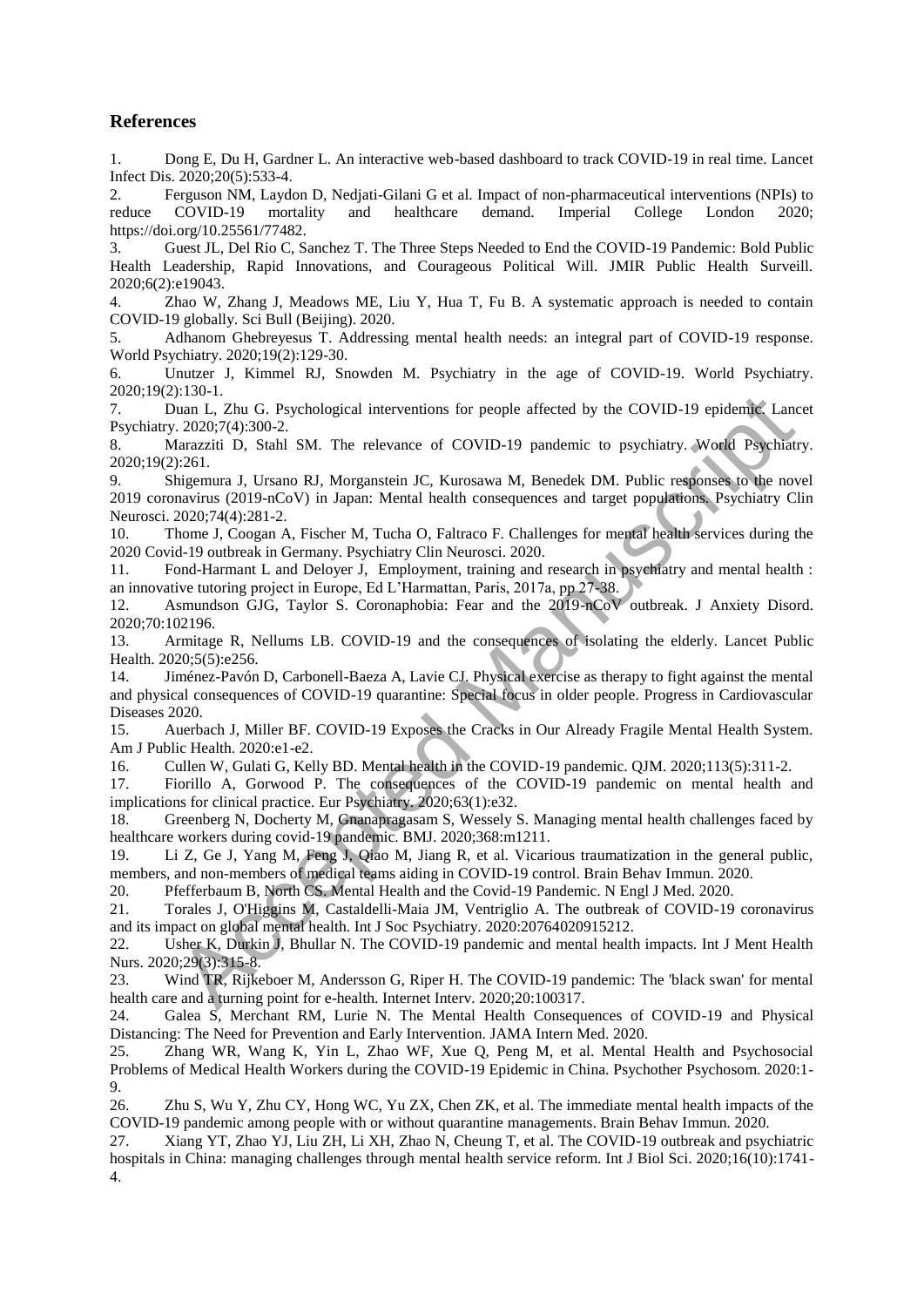28. Zhang K, Zhou X, Liu H, Hashimoto K. Treatment concerns for psychiatric symptoms in patients with COVID-19 with or without psychiatric disorders. Br J Psychiatry. 2020:1.

29. Shalev D, Shapiro PA. Epidemic psychiatry: The opportunities and challenges of COVID-19. Gen Hosp Psychiatry. 2020;64:68-71.

30. Starace F, Ferrara M. COVID-19 disease emergency operational instructions for Mental Health Departments issued by the Italian Society of Epidemiological Psychiatry. Epidemiol Psychiatr Sci. 2020;29:e116.

31. Yang Y, Li W, Zhang Q, Zhang L, Cheung T, Xiang YT. Mental health services for older adults in China during the COVID-19 outbreak. Lancet Psychiatry. 2020;7(4):e19.

32. Fond-Harmant L and Deloyer J, Employment, training and research in psychiatry and mental health : an innovative tutoring project in Europe, Ed L'Harmattan, Paris, 2017b, p. 241.

33. Chen Q, Liang M, Li Y, Guo J, Fei D, Wang L, et al. Mental health care for medical staff in China during the COVID-19 outbreak. Lancet Psychiatry. 2020;7(4):e15-e6.

34. Gunnell D, Appleby L, Arensman E, Hawton K, John A, Kapur N, et al. Suicide risk and prevention during the COVID-19 pandemic. Lancet Psychiatry. 2020.

35. Liu S, Yang L, Zhang C, Xiang YT, Liu Z, Hu S, et al. Online mental health services in China during the COVID-19 outbreak. Lancet Psychiatry. 2020;7(4):e17-e8.

36. Holmes EA, O'Connor RC, Perry VH, Tracey I, Wessely S, Arseneault L, et al. Multidisciplinary research priorities for the COVID-19 pandemic: a call for action for mental health science. Lancet Psychiatry. 2020.

37. Thompson AK, Faith K, Gibson JL, Upshur RE. Pandemic influenza preparedness: an ethical framework to guide decision-making. BMC Med Ethics. 2006;7:E12.<br>38. Selgelid MJ. Pandethics. Public Health. 2009;123(3):255-9. framework to guide decision-making. BMC Med Ethics. 2006;7:E12.

38. Selgelid MJ. Pandethics. Public Health. 2009;123(3):255-9.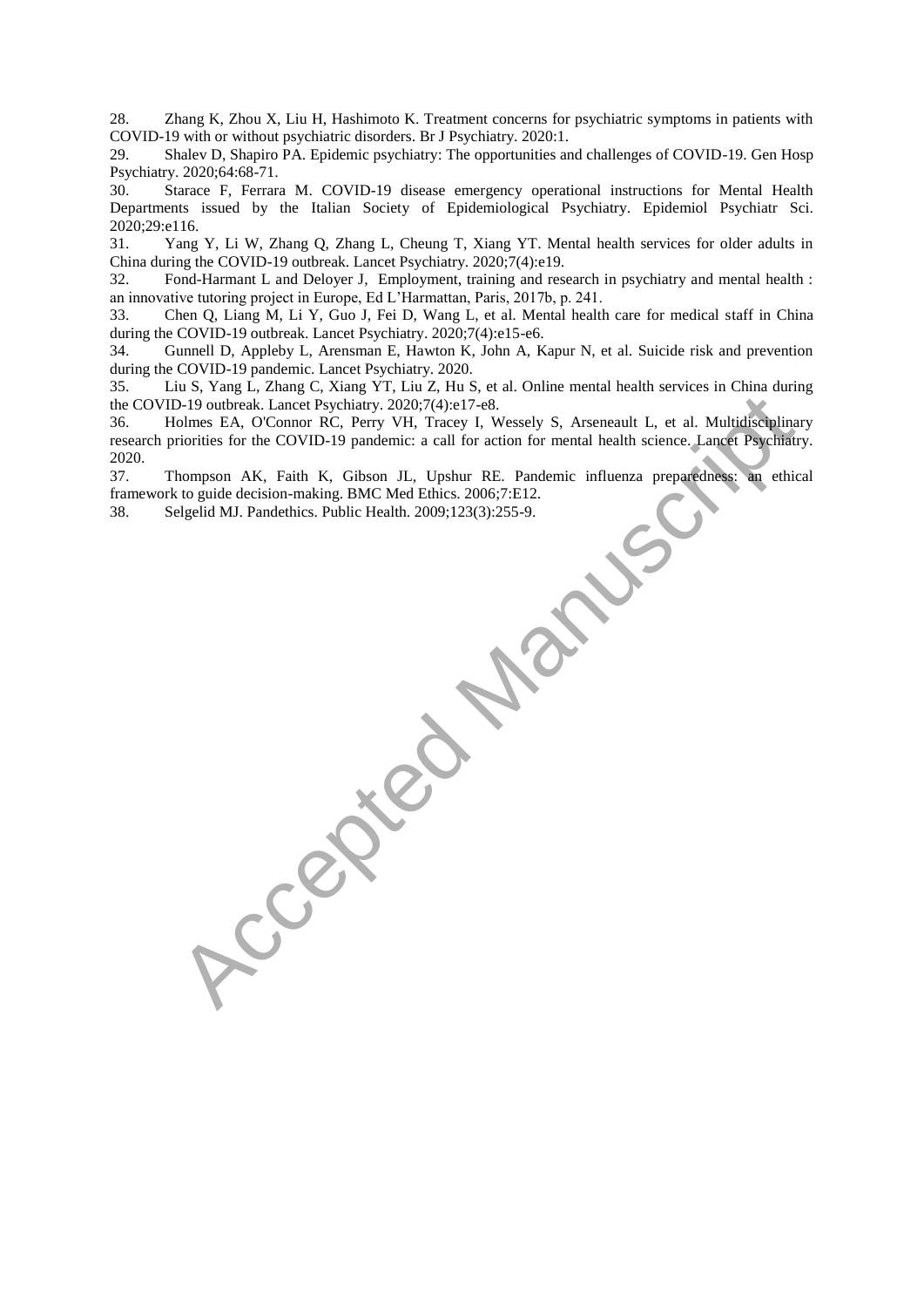#### **ANNEX I**

## Psychiatry and the COVID-19 outbreak - A European initial assessment by the TuTo+ programme. March 2020.

The COVID-19 outbreak has a strong impact on mental-health services and requires adjustments in the practice of psychiatry and mental health professionals.

We invite you to participate in a preliminary paper in which we plan to describe the first impacts of the crisis across Europe. We do so by using the framework of the TuTo+ programme and additionally inviting further colleagues.

We would be very thankful if you agreed to participate in this paper as a co-author.

In order to be able to compose a manuscript, we need you to complete this brief questionnaire. We then will put your responses together in an amalgamated paper of which you will be co-author. When colleagues.<br>
Accept thankful if you agreed to participate in this paper as a co-author.<br>
Accept the abe to compose a manuscript, we need you to complete this brief dues therefore intervent of the composes together in

Thank you very much for your participation.

**1. Do you think mental-health services have been affected by the COVID-19 pandemic.**

\_\_\_\_\_\_\_\_\_\_\_\_\_\_\_\_\_\_\_\_\_\_\_\_\_\_\_\_\_\_\_\_\_\_\_\_\_\_\_\_\_\_\_\_\_\_\_\_\_\_\_\_\_\_\_\_\_\_\_\_\_\_\_\_\_\_\_\_\_\_\_\_\_\_\_\_

\_\_\_\_\_\_\_\_\_\_\_\_\_\_\_\_\_\_\_\_\_\_\_\_\_\_\_\_\_\_\_\_\_\_\_\_\_\_\_\_\_\_\_\_\_\_\_\_\_\_\_\_\_\_\_\_\_\_\_\_\_\_\_\_\_\_\_\_\_\_\_\_\_\_\_\_

\_\_\_\_\_\_\_\_\_\_\_\_\_\_\_\_\_\_\_\_\_\_\_\_\_\_\_\_\_\_\_\_\_\_\_\_\_\_\_\_\_\_\_\_\_\_\_\_\_\_\_\_\_\_\_\_\_\_\_\_\_\_\_\_\_\_\_\_\_\_\_\_\_\_\_\_

- Yes
- $\neg$  No

If yes, please describe in what way.

#### **2. Please estimate the strength of impact.**

- None
- Mild
- Moderate
- □ Severe
- **3. Do you feel prepared for working under these conditions?**

 Yes No

If not, what are your most urgent concerns?

- **4. Do you anticipate more requests for mental-health support in your country?**
	- Yes
	- $\Box$  No

If yes, why and which?